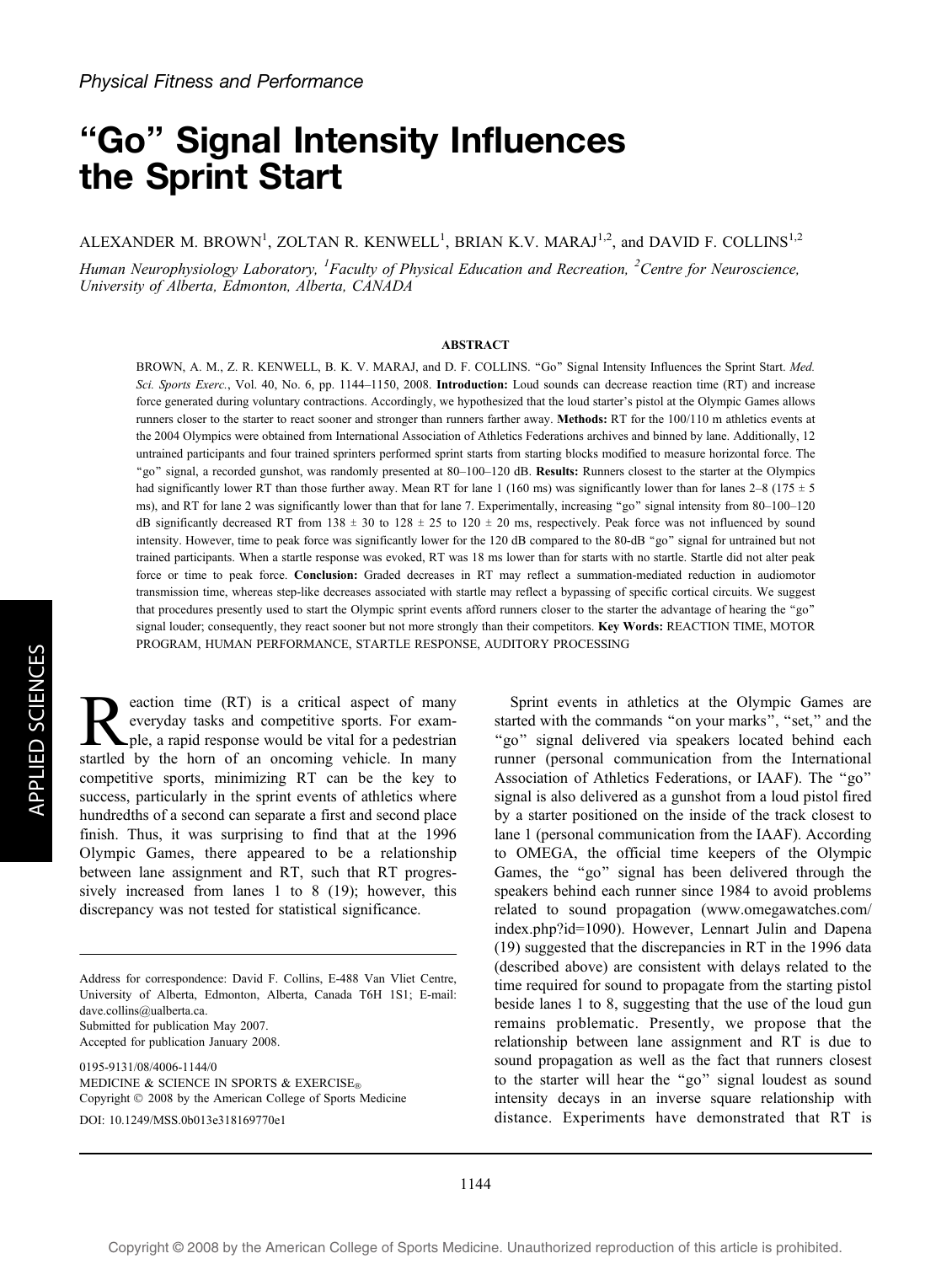inversely related to ''go'' signal intensity when performing simple tasks (18). Auditory stimuli that evoke a startle response decrease RT even further (7,30). A startle is an involuntary response to an intense stimulus, one hallmark of which is an eyeblink  $\sim$ 30–60 ms after the stimulus (4). A louder ''go'' signal may also provide sprinters with other advantages. Loud sounds applied before maximal (13) and submaximal (3,15) execution of simple tasks can significantly increase peak force. The aforementioned experiments were typically performed using upper limb tasks with relatively few degrees of freedom. The influence of auditory stimulus intensity on the initiation of complex motor tasks, such as locomotion, is not known.

In the present study, we investigated the influence of lane assignment on RT for the sprint events in Athletics at the 2004 Olympic Games in Athens. We then tested experimentally the influence of the intensity of an auditory "go" signal on RT and the application of horizontal force during a sprint start in a group of 16 participants. We hypothesized that RT would decrease as the ''go'' signal intensity increased and that the occurrence of a startle response would decrease RT further. Additionally, we hypothesized that the peak horizontal force would increase and the time required to reach peak force would decrease during a sprint start as the ''go'' signal intensity increased. We further hypothesized that the occurrence of a startle would not influence the characteristics of the movement itself (peak force, time to peak) in accordance with previous findings (8,29) and the theory that the startle response is associated with the earlier release of a prepared motor program from subcortical structures (7,24).

# METHODS

**RT from the 2004 Olympic Games.** RT for the sprint events were obtained from the IAAF archives (www.iaaf.org/oly04/results/byevent.html). Events included were all of the men's 100-m sprint and 110-m hurdles, as well as all of the women's 100-m sprint and 100-m hurdles. All RT were binned according to lane with a total of 375 out of a possible 407 used for the analysis. RT ( $n = 32$ ) for runners who competed in the same lane more than once were not included in the analysis.

Experimental procedures. Twelve untrained (six men and six women, age  $21.7 \pm 2.7$  yr) and four trained participants from the University of Alberta sprint team (all males, age  $21.3 \pm 3.3$  yr) performed sprint starts from conventional starting blocks modified to measure horizontal force. The study was conducted with the approval of the University of Alberta Faculty of Physical Education and Recreation Research Ethics Board. Subjects provided informed written consent before participation. Participants performed practice starts ( $\sim$ 2–5) to warm up and to become familiar with the experimental procedures. They were instructed to start as quickly and strongly as possible without anticipating the ''go'' signal. Untrained participants performed 60 sprint starts in a carpeted room and typically ran for a

distance of  $\sim$ 10 m after leaving the blocks. Rest periods were incorporated, when needed, to avoid participant fatigue. Untrained participants typically rested for 1–2 min between starts. Trained sprinters performed 15 starts on an indoor track. They typically covered a distance of approximately 30 m after leaving the blocks and followed this with a rest period of 5 min before the next start. Each session lasted approximately 2 h for both untrained and trained participants.

Auditory stimuli. Standard starting commands (''ready'' and ''set'') were delivered at 70 dB by computer through an amplifier (Realistic SA-10) and a 6-inch trumpet horn (Speco, SPC-10/4) placed beside the participant at head level approximately 30 cm from the ear. The "go" signal, a recorded gunshot, was randomly presented at 80, 100, or 120 dB. The intensities of all auditory commands



FIGURE 1—Experimental method and data analysis. A. The fixed timing of the commands delivered relative to "ready". B. EMG recording electrodes were placed over the right orbicularis oculi (OOc) as indicated by the black circles. A single ground electrode was placed over the cheek bone (not shown). C. Sound, force, and OOc EMG traces recorded during a single sprint start trial at 120 dB. "Go" signal and force onset are indicated by *horizontal lines*. The RT is the shaded region. A burst of EMG activity in the OOc about 60 ms after the "go" signal is associated with a startle response.

## "GO" SIGNAL INTENSITY AND THE SPRINT START MEDIC CONTROL MEDICINE A Science in Sports & Exercise<sub>®</sub> 1145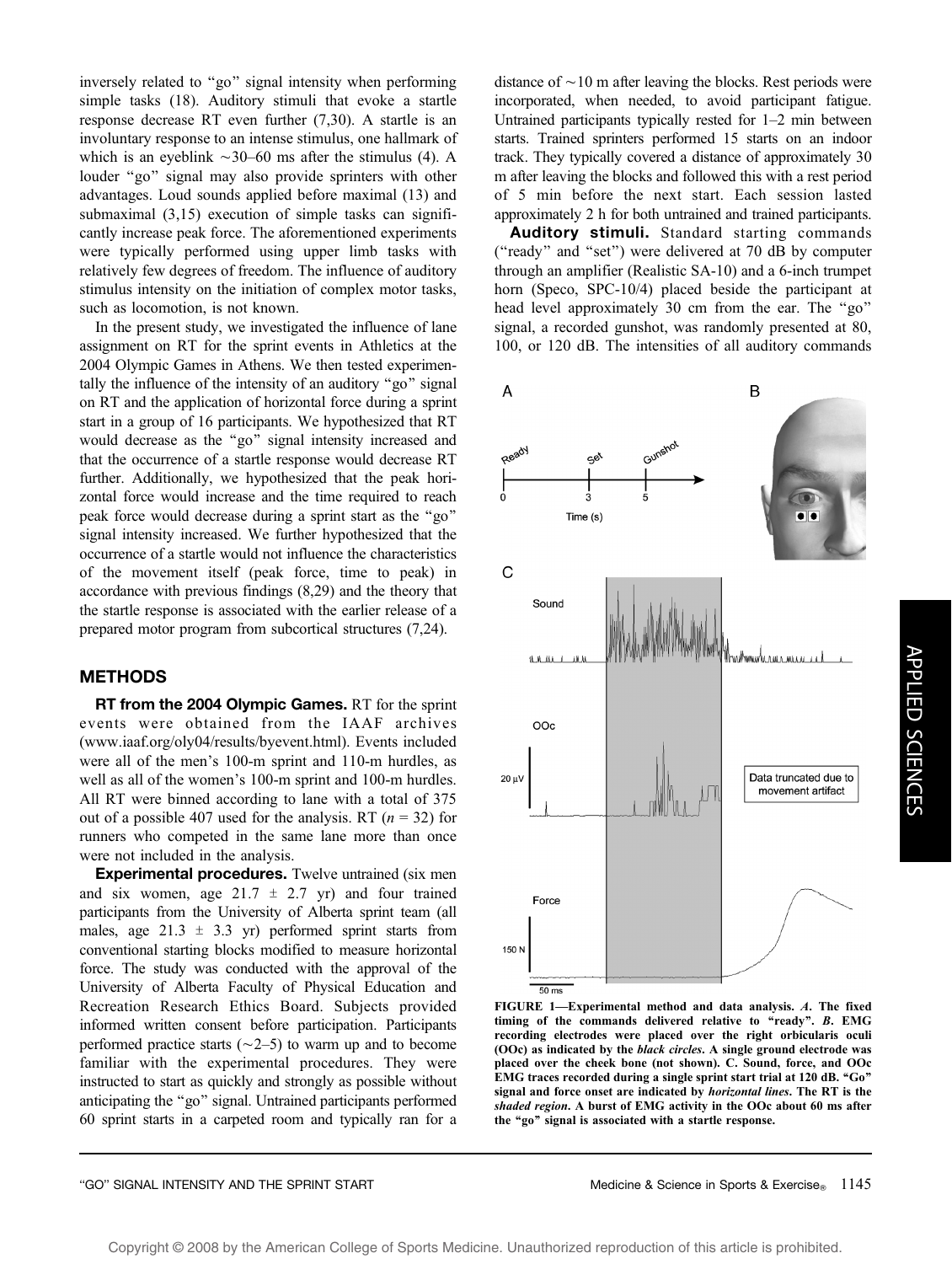were calibrated using a sound level meter (Radioshack Digital Sound Level Meter 33–2055). The foreperiod between the ''set'' and the ''go'' signals was fixed at 3 s (Fig. 1A) to eliminate the influence of a variable foreperiod on RT. To determine whether participants anticipated the "go" signal, approximately 10% of the trials were catch trials, in which the ''go'' signal was not delivered.

**Data collection.** A microphone placed beside the trumpet horn was used to record the onset of the ''go'' signal. Horizontal force was recorded using a strain gauge (Omegadyne, LCCR-500) placed in series behind the starting blocks. RT was measured as the time between the onsets of the ''go'' signal and the application of horizontal force to the starting blocks (Fig. 1C). Peak horizontal force was calculated by subtracting the minimum force applied to the blocks between the ''set'' and ''go'' signals from the maximum force applied after the ''go'' signal. Time to peak force was measured as the time between the onset and peak of the horizontal force.

To detect the blink associated with a startle response, EMG activity was recorded from the OOc muscle (Fig. 1B) using a wireless telemetric EMG system (Noraxon Telemyo 2400T XP) sampling at a frequency of 1.5 kHz. The electrode placement was as suggested by Blumenthal et al. (4). A startle response was determined to have occurred in a trial if a blink was recorded  $\sim$ 30–60 ms after the "go" signal as indicated by a burst of EMG activity in the OOc. Although it has been suggested that the sternocleidomastoid is a more reliable indicator of the startle response (7), its activity occurs much later than the OOc and would have been obscured by the large movement artefact associated with the sprint start in the present study. All data were collected on a laptop computer using Noraxon MyoResearch XP (Master version 1.04) and analyzed using a custom written MatLab (The Mathworks, Natick, MA, USA, version r13) program designed to measure RT, peak



FIGURE 2—2004 Olympic Games RT. RT from the 100-m sprint and 110/100-m hurdles events grouped according to starting position. Data are expressed as mean and standard deviation  $(*P < 0.01,$  one-way ANOVA).



FIGURE 3-The effect of the "go" signal intensity and the startle response on sprint start RT. A. The influence signal intensity on RT was tested by randomly varying the loudness of the "go" signal ( $n = 16$ ) each;  $*P < 0.01$ , mixed ANOVA). B. The influence of the startle response on RT was tested by considering trials at 120 dB ( $n = 11$  each;  $*P < 0.02$ , Student t-test). Data are expressed as mean and standard deviation.

force, and time to peak force in the manner previously described.

**Statistical analysis.** A two-factor (2 gender by 8 lane) between-subjects ANOVA was used to compare RT from lanes 1 to 8 for data obtained from the 2004 Olympic Games. A mixed ANOVA was used to evaluate the changes in RT, peak force, and time to peak force with training (untrained, trained) and intensity (80, 100, 120 dB) as factors. Paired Student *t*-tests were used to test for a significant main effect of startle response on RT, peak force, and time to peak force. A one-way repeated-measures ANOVA was used to determine whether there were differences in the frequency of startle responses for the untrained subjects as a function of the three stimulus intensities. A chi square test was used to determine whether the frequency of sub-100 ms RT increased with "go" signal intensity. Newman-Keuls post hoc tests were used (where appropriate) when statistically significant main effects of the ANOVA analyses were demonstrated. Statistical analyses were performed using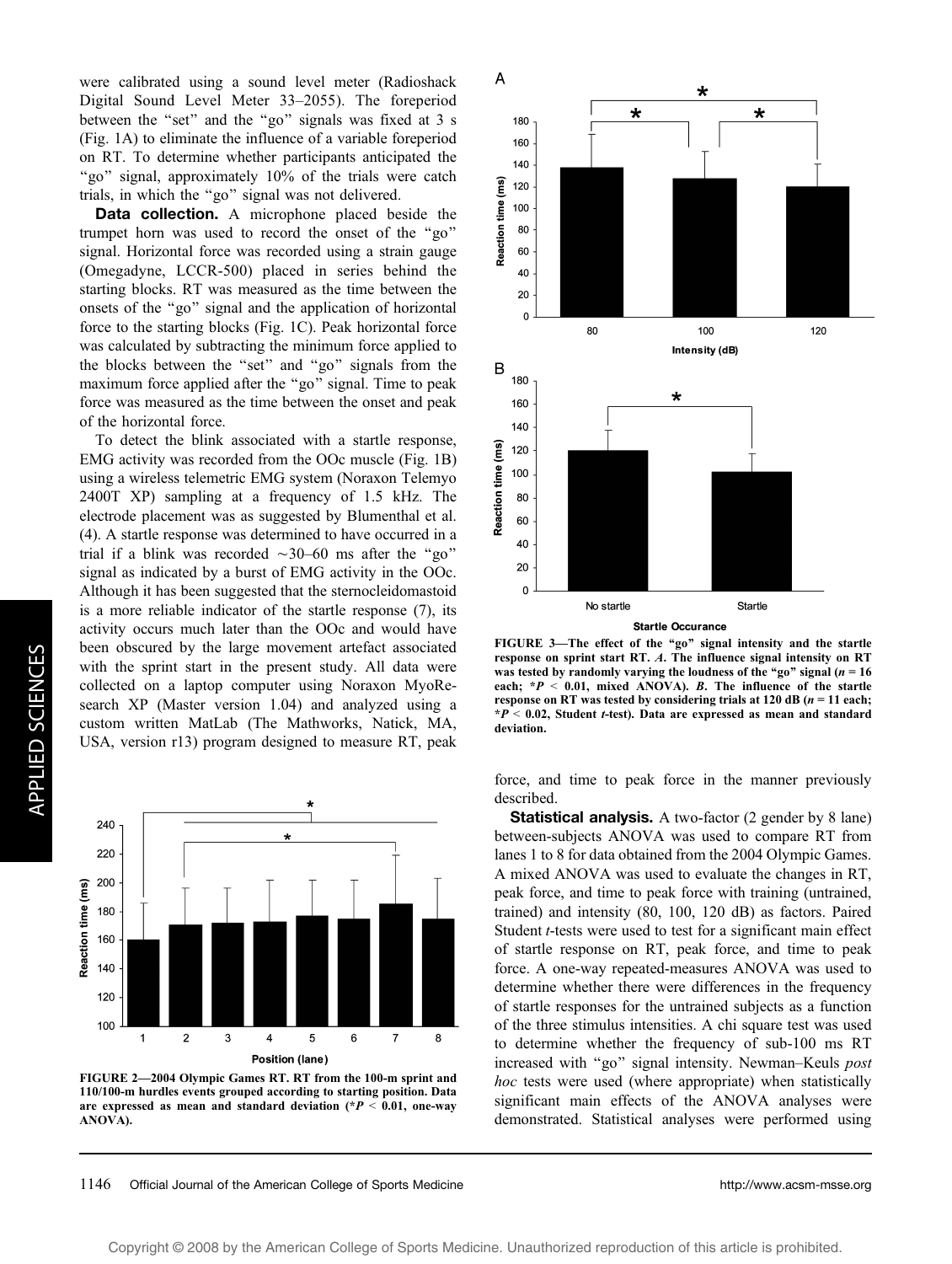StatSoft Statistica version 6.1 with an alpha level of  $P \leq$ 0.01 for the  $\chi^2$  test and  $P \le 0.017$  after a Bonferroni correction for *t*-tests and  $P \leq 0.05$  for all ANOVA. Descriptive statistics are reported as means and standard deviations.

# RESULTS

RT from the 2004 Olympic Games. The analysis revealed main effects for gender  $(F(1,359) = 95.81, P \leq$ 0.0001) and lane position  $(F(7,359) = 3.92, P \le 0.0004)$  and no significant interaction. The gender main effect showed that overall the male sprinters had significantly lower RT  $(163 \pm 22 \text{ ms})$  than the female sprinters  $(188 \pm 28 \text{ ms})$ . The Newman–Keuls post hoc analysis of the main effect for lane position revealed that the runners in lane 1 had significantly lower RT (160  $\pm$  26 ms) compared to all other lanes (range, 171–185 ms) and that the mean RT for lane 2  $(171 \pm 25 \text{ ms})$  was significantly lower than lane 7 (185  $\pm$  34) ms; Fig. 2). All other effects were nonsignificant.

**Experimental results.** With one exception (time to peak, described below), there was no interaction between "go" signal intensity and training on performance in the sprint start. Thus, with that one exception, data from



FIGURE 4-The effect of "go" signal intensity and the startle response on sprint start peak force. There were no influences of signal intensity  $(A, n = 16$  each; mixed ANOVA) or startle response  $(B, n = 11$  each; Student t-test) on peak horizontal force. Data are expressed as mean and standard deviation.



**Startle Occurance** 

FIGURE 5-The effect of "go" signal intensity and the startle response on sprint start time to peak force. Because of a significant interaction between training and time to peak, participants were grouped as either untrained (closed) or trained (open). A. Signal intensity significantly influenced time to peak force in untrained participants ( $n = 12$  each;  $*P < 0.03$ , mixed ANOVA) but had no effect in trained participants  $(n = 4 \text{ each}; \text{mixed ANOVA})$ . B. The startle response had no effect on time to peak force in neither the untrained nor trained participants  $(n = 8$  and 3, respectively; Student *t*-test). Data are expressed as mean and standard deviation.

untrained and trained participants were combined for analyses. Increasing the intensity of the "go" signal decreased mean RT ( $P < 0.0001$ , Fig. 3A). Mean RT at 80 dB (138  $\pm$  30 ms) were significantly higher than at 100  $dB$  (128  $\pm$  25 ms), which were significantly higher than at 120 dB (120  $\pm$  20 ms). In addition, at 120 dB, the occurrence of a startle response further decreased the mean RT by 18 ms ( $P < 0.01$ ; Fig. 3B). Only trials with a 120-dB "go" signal were used to determine the effects of startle because the ANOVA showed for untrained subjects a significant effect of stimulus intensity on frequency of startle responses  $[F(2,30) = 4.54, P \le 0.02)$ . Post hoc analysis revealed a significantly greater number of startles in the 120-dB (23 of 258 trials) condition compared to the 100-dB (8 of 258 trials) and 80-dB (4 of 260 trials) conditions (which were not significantly different from each other).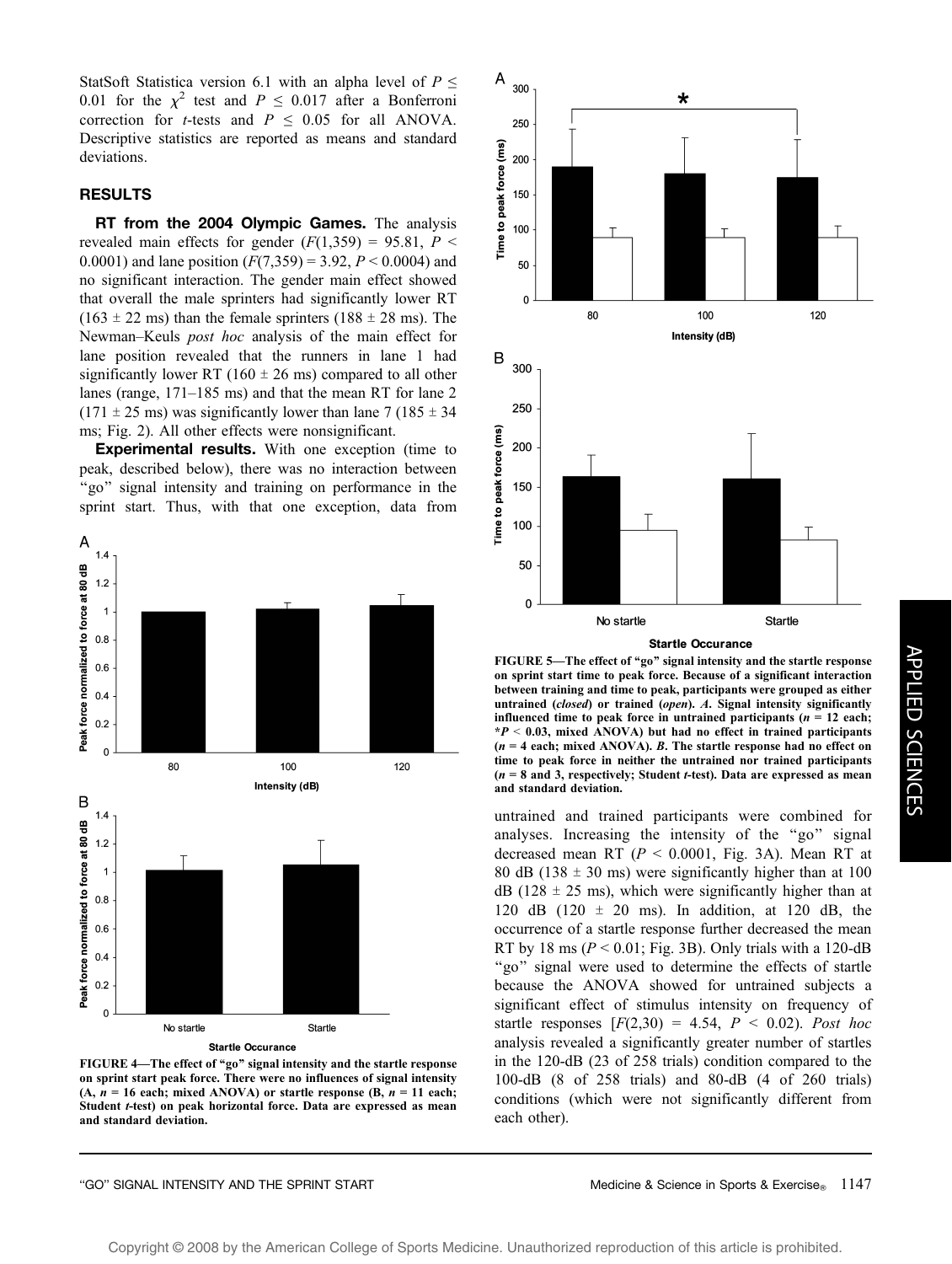In total, 21% of the RT measured were under 100 ms. The means for the RT that were below 100 ms for each intensity of ''go'' signal were not significantly different from each other and were 91 ms (range, 72–99), 91 ms (range, 71–99), and 89 ms (range, 75–99) for the 80, 100, and 120 dB ''go'' signals, respectively. The frequency of sub-100 ms RT increased with ''go'' signal intensity (43 of 258 trials at 80 dB, 52 of 258 trials at 100 dB, 71 of 260 trials at 120 dB), but this trend was not statistically significant ( $\chi^2$  (2) = 5.8,  $P > 0.05$ ). Throughout the study, the "go" signal was anticipated during a catch trial on only one occasion.

Increasing the intensity of the ''go'' signal did not significantly affect the mean peak horizontal force applied to the blocks ( $P > 0.3$ ; Fig. 4A, data normalized to each individual's mean peak force at 80 dB). However, the time to reach peak force decreased with increasing intensity of the "go" signal in the untrained group ( $P < 0.004$ ; Fig. 5A). Mean time to peak force at 80 dB (190  $\pm$  53 ms) was significantly higher than at 120 dB (175  $\pm$  54 ms). The trained sprinters did not exhibit a change in time to peak force with changes in ''go'' signal intensity. The occurrence of a startle response had no effect on either peak force  $(P > 0.07$ ; Fig. 4B) or time to peak force  $(P > 0.6$ ; Fig. 5B).

## **DISCUSSION**

Presently, we show that during the 2004 Olympic sprint events in athletics, runners positioned closer to the starter had significantly lower RT than those further away. This effect of lane assignment on RT was particularly strong for runners in lane 1 as their mean RT time was significantly lower than mean RT for runners in all other lanes. The effect of lane assignment was also present but was not as strong for runners assigned to lane 2 whose mean RT was lower than for runners in lane 7. These data prompted our idea that there is an advantage to runners positioned nearer the starter, namely, they hear the ''go'' signal from the pistol sooner and louder due to sound propagation and the inverse square relationship between sound intensity and distance. We then showed experimentally that increasing the intensity of an auditory ''go'' signal (i.e., starter's pistol) decreased RT significantly during the sprint start. The louder ''go'' signal also decreased the time required to reach peak horizontal force applied to the starting blocks for untrained participants, but not trained participants. Interestingly, there was no effect of ''go'' signal intensity on peak horizontal force. The presence of a startle response decreased RT even further but did not influence the application of force to the starting blocks. These results provide insight into how humans react to auditory stimuli and a physiological rationale for improving the procedures used to start the sprint events at the Olympic Games.

Recently, Carlsen et al. (7) found that increasing the intensity of an auditory "go" signal and inducing a startle response decreased RT for wrist extension in two distinct

ways. Graded increases in "go" signal intensity that did not evoke a startle response resulted in graded decreases in RT. This is consistent with the idea that information processing and task execution occur along the typical pathway, but the transmission time along the auditory pathway decreases as the ''go'' signal intensity increases due to enhanced summation through the cochlea (9), cochlear nucleus (11,16), superior olivary complex (25), lateral lemniscus (1), inferior colliculus (14), medial geniculate body (2), and auditory cortex (5). The net effect is a decrease in response latency that scales with the stimulus intensity (17). Such a mechanism would account for the intensity-graded change in RT observed in our study. This change in processing may also have downstream effects, generating a more synchronous command to relevant motor pools, which could decrease RT and the time required to reach peak force. Presently, we saw a decreased time to peak force only in the untrained participants and suggest that the lack of effect in the trained sprinters may be because they had already optimised their motor program for the start, leaving no room for significant improvement.

In contrast to the graded changes in RT described above, when a startle response occurs, it is thought to alter information processing loops such that the auditory and motor cortices are bypassed and a prepared motor program is released subcortically, perhaps from the reticular formation (6,12,24,28). In this way, portions of the typical audiomotor pathway are bypassed, resulting in a ''step-like'' decrease in RT. Our present finding that the startle response altered RT, but not parameters of the movement itself (peak force, time to peak force), is consistent with a motor program being released sooner without altering its basic characteristics. This may have clinical applications for disorders such as Parkinson disease in which reduced dopamine levels in the basal ganglia can result in akinesia or "freezing" of movement initiation. Startle responses in Parkinson patients are of similar amplitude and habituate less compared to healthy age-matched populations (27,31). The use of rhythmic auditory cues during locomotion for Parkinson patients can improve many aspects of locomotor performance (21,26), but thus far auditory cues to improve gait initiation have proven unsuccessful (10,21). Triggering a startle response may represent a novel means of initiating movement whereby regions of impaired cortical processing are bypassed and motor programs are released subcortically.

We suggest that at the 2004 Olympic Games runners positioned closer to the starter reacted significantly earlier than the other runners because they heard a louder ''go'' signal sooner. This effect of sound intensity on RT would be especially pronounced if the ''go'' signal intensity was such that a startle response was induced in runners closest to the starter but not those farther away. The difference we found in mean RT for runners in lane 1 compared to all other lanes (range, 11–25 ms) is not trivial, given the fact that first and second places in the men's 100-m sprint final in 2004 were separated by only 10 ms. Our results may in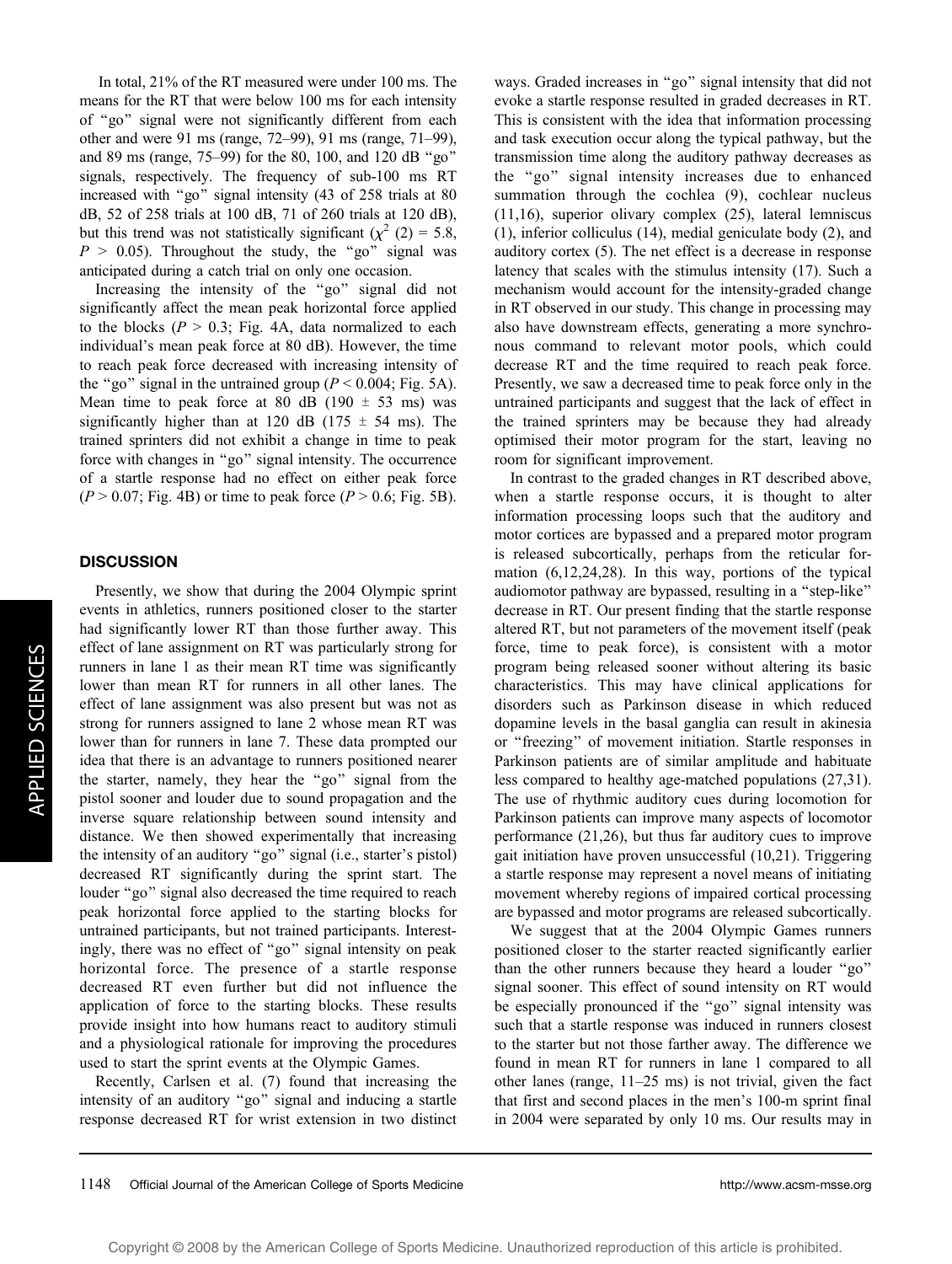fact underestimate the effect of a loud starter's pistol at the Olympic Games. Although we had ethical approval to use a "go" signal of up to 120 dB, in reality, a starter's pistol can be as loud as 181 dB (23). Regardless of the observed relationship between auditory intensity and RT, final race position is rarely correlated with RT and runners in lane 1 do not win more championships (20). This may be due to the fact that although runners are randomly assigned to a lane during the heats, in subsequent races, they are assigned lanes based on previous performance with the fastest runners positioned in the middle lanes. However, to remove undue bias and ensure that runners in all lanes hear the pistol at the same time and intensity, we recommend that Olympic sprint competitions use a silent pistol to deliver the "go" signal as is currently done at the IAAF World Championships.

Although the present study was not specifically designed to address the 100-ms false start threshold used at most sprint competitions, we observed many RT (21%) under this threshold, similar to the recent results of Pain and Hibbs (22). In our study, only once did a participant start during a catch trial; thus, these low RT do not reflect an anticipation of the ''go'' signal. Importantly, in both our study and that of Pain and Hibbs (22), RT was calculated as the time to onset of horizontal force applied to the starting blocks; in contrast, the IAAF false start detection protocol uses the time required to reach a criterion threshold of force applied (22). However, our data show that humans can react during a sprint start well before 100 ms, and we estimate that many

#### REFERENCES

- 1. Aitkin LM, Anderson DJ, Brugge JF. Tonotopic organization and discharge characteristics of single neurons in nuclei of the lateral lemniscus of the cat. J Neurophysiol. 1970;33(3):421–40.
- 2. Aitkin LM, Dunlop CW. Interplay of excitation and inhibition in the cat medial geniculate body. J Neurophysiol. 1968;31(1): 44–61.
- 3. Angel A. Input–output relations in simple reaction time experiments. Q J Exp Psychol. 1973;25(2):193–200.
- 4. Blumenthal TD, Cuthbert BN, Filion DL, Hackley S, Lipp OV, van Boxtel A. Committee report: guidelines for human startle eyeblink electromyographic studies. Psychophysiology. 2005;  $42(1):1-15.$
- 5. Brugge JF, Dubrovsky NA, Aitkin LM, Anderson DJ. Sensitivity of single neurons in auditory cortex of cat to binaural tonal stimulation: effects of varying interaural time and intensity. J Neurophysiol. 1969;32(6):1005–24.
- 6. Carlsen AN, Chua R, Inglis JT, Sanderson DJ, Franks IM. Can prepared responses be stored subcortically? Exp Brain Res. 2004; 159(3):301–9.
- 7. Carlsen AN, Dakin CJ, Chua R, Franks IM. Startle produces early response latencies that are distinct from stimulus intensity effects. Exp Brain Res. 2006;176(2):199–205.
- 8. Carlsen AN, Hunt MA, Inglis JT, Sanderson DJ, Chua R. Altered triggering of a prepared movement by a startling stimulus. J Neurophysiol. 2003;89(4):1857–63.
- 9. Deatherage BH, Eldredge DH, Davis H. Latency of action potentials in the cochlea of the guinea pig. J Acoust Soc Am. 1959;31:479–86.

of our trials would have been considered false starts according to the criteria used by the IAAF. Therefore, we strongly believe that this threshold value requires a more thorough investigation to confirm its validity.

In summary, ''go'' signal intensity and the startle response significantly influenced RT performance during a sprint start. These two parameters had distinct effects (only intensity affected time to peak force) and were likely mediated by separate mechanisms. These experiments demonstrate that the relationship between sound intensity and performance in a RT task, which has been previously shown using more simple movements, holds true in the more complex, real-world situation of initiation of locomotion for the sprint start. This study provides the first experimental evidence to suggest that current procedures used at the Olympic Games should be changed because runners closest to the starter have the advantage of hearing the loudest ''go'' signal; consequently, they react sooner than their competitors.

We thank A. Prochazka for comments on a previous draft of the manuscript; K. A. Lawson, A. S. Tamm, and O. Lagerquist for assistance with data collection; A. L. Ley for technical assistance; and the Canadian Athletics Coaching Centre and the University of Alberta Track and Field Team for participation in the study. We thank also the technical manager at the IAAF for information regarding procedures used to start the sprint events in Athletics at the Olympic Games. This work was supported by grants from the Alberta Heritage Foundation for Medical Research (to D. F. C.), the Natural Sciences and Engineering Research Council of Canada (to D. F. C. and A. M. B.), the Canadian Institutes of Health Research (to D. F. C.), and the Sports Science Association of Alberta (to B. K. V. M. and A. M. B.).

- 10. Dibble LE, Nicholson DE, Shultz B, MacWilliams BA, Marcus RL, Moncur C. Sensory cueing effects on maximal speed gait initiation in persons with Parkinson's disease and healthy elders. Gait Posture. 2004;19(3):215–25.
- 11. Goldberg JM, Brownell WE. Discharge characteristics of neurons in anteroventral and dorsal cochlear nuclei of cat. Brain Res. 12- 21-1973;64:35–54.
- 12. Grillner S, Hellgren J, Menard A, Saitoh K, Wikstrom MA. Mechanisms for selection of basic motor programs—roles for the striatum and pallidum. Trends Neurosci. 2005;28(7):364–70.
- 13. Ikai M, Steinhaus AH. Some factors modifying the expression of human strength. J Appl Physiol. 1961;16:157–63.
- 14. Irvine DR, Gago G. Binaural interaction in high-frequency neurons in inferior colliculus of the cat: effects of variations in sound pressure level on sensitivity to interaural intensity differences. J Neurophysiol. 1990;63(3):570–91.
- 15. Jaskowski P, Rybarczyk K, Jaroszyk F, Lemanski D. The effect of stimulus intensity on force output in simple reaction time task in humans. Acta Neurobiol Exp (Wars). 1995;55(1):57–64.
- 16. Kitzes LM, Gibson MM, Rose JE, Hind JE. Initial discharge latency and threshold considerations for some neurons in cochlear nuclear complex of the cat.  $J$  Neurophysiol. 1978;41(5): 1165–82.
- 17. Klug A, Khan A, Burger RM, et al. Latency as a function of intensity in auditory neurons: influences of central processing. Hear Res. 2000;148(1–2):107–23.
- 18. Kohfeld DL, Santee JL, Wallace ND. Loudness and reaction time: I. Percept Psychophys. 1981;29(6):535–49.

#### "GO" SIGNAL INTENSITY AND THE SPRINT START MEDIC CONSIDERED MEDICINE & Science in Sports & Exercise<sub>®</sub> 1149